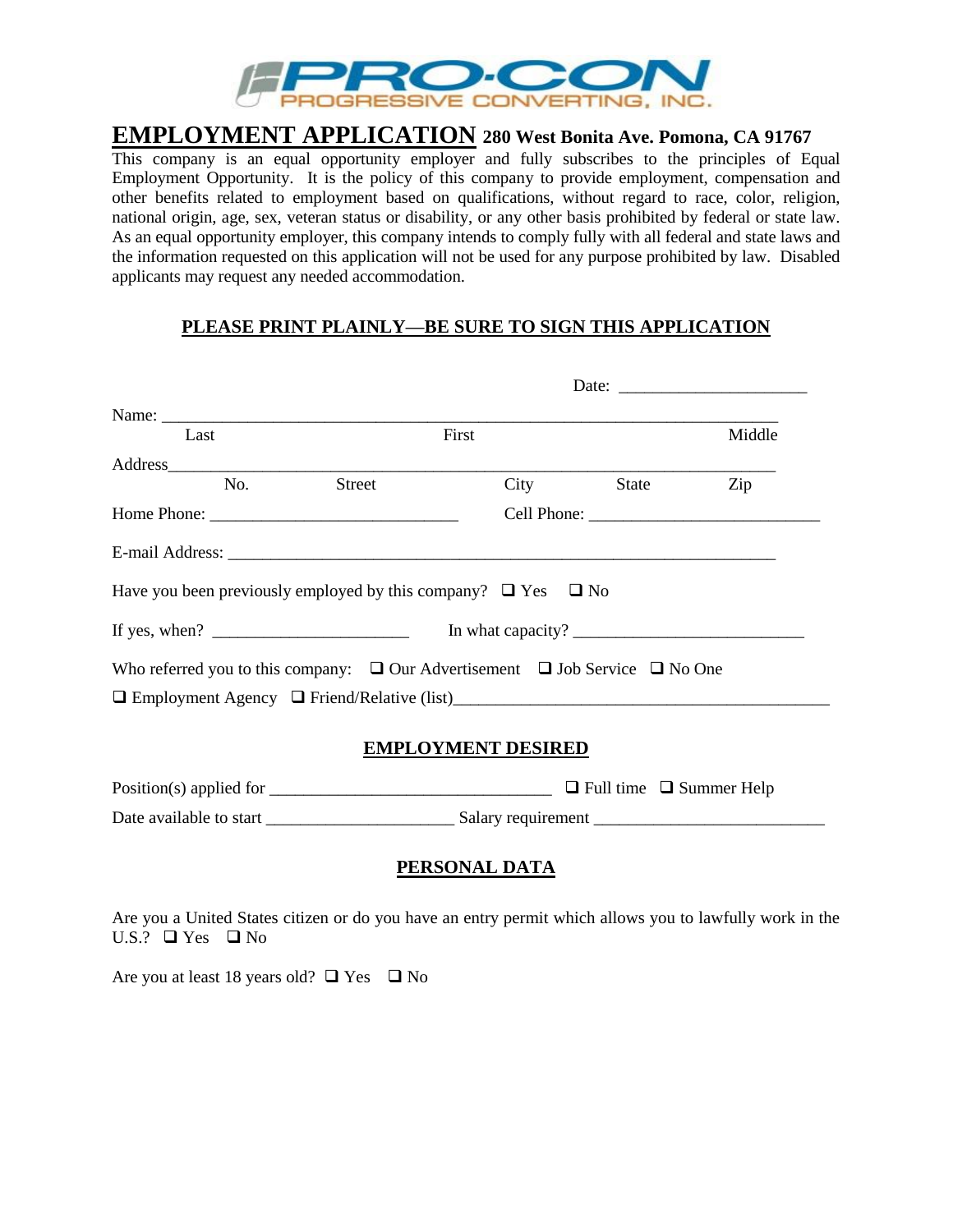

# **EDUCATION**

|                    | Name and<br>Location of<br>School                                                                            | No. Years<br>Completed | Did You<br>Graduate | Subjects<br>Studied |
|--------------------|--------------------------------------------------------------------------------------------------------------|------------------------|---------------------|---------------------|
| <b>High School</b> |                                                                                                              |                        |                     |                     |
| College            |                                                                                                              |                        |                     |                     |
| Other              |                                                                                                              |                        |                     |                     |
|                    | List any special skills or qualifications which you feel are relevant to the job for which you are applying: |                        |                     |                     |

#### **MILITARY**

| Did you receive any specialized training? $\Box$ Yes $\Box$ No |  |
|----------------------------------------------------------------|--|
|                                                                |  |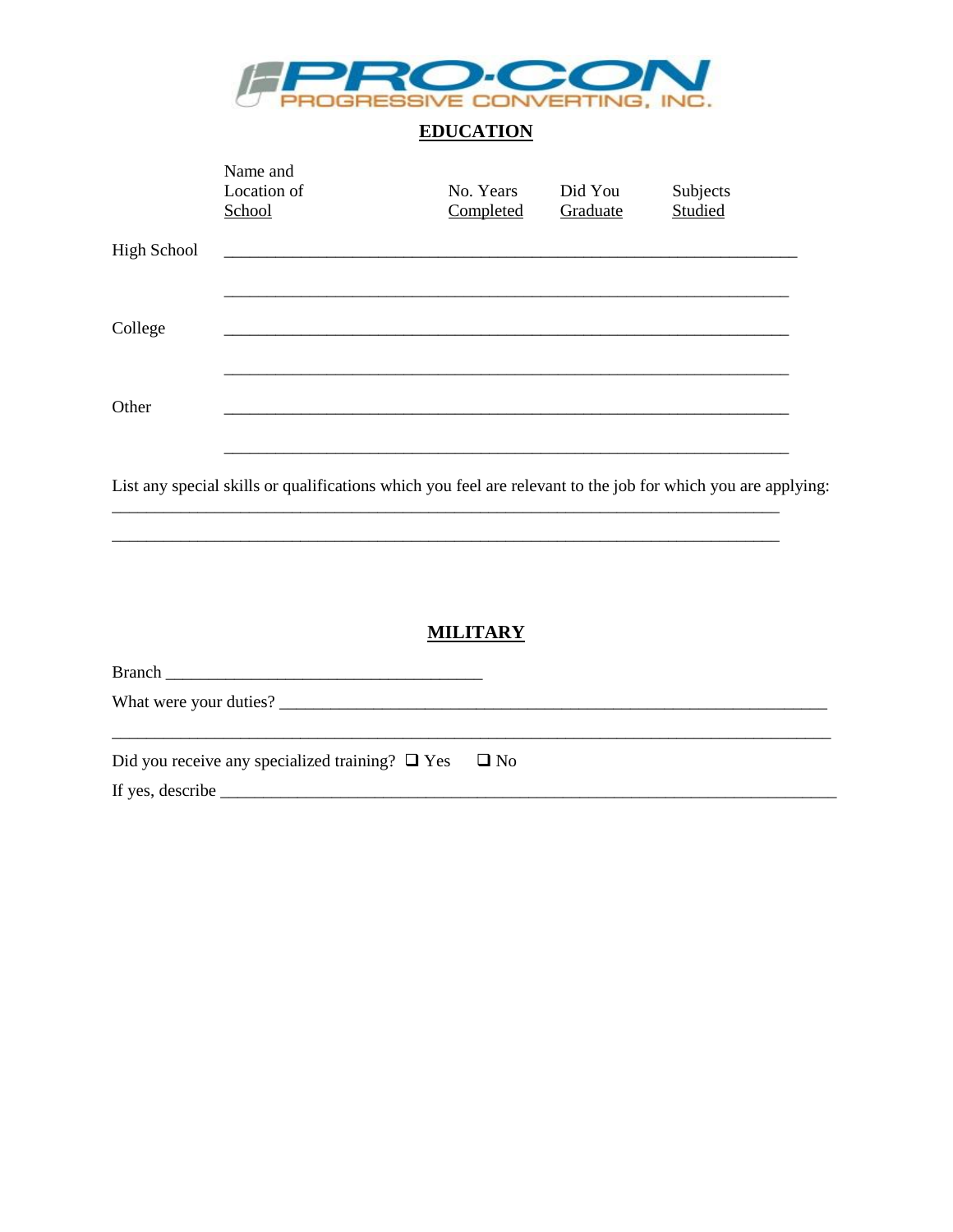

### **EMPLOYMENT HISTORY**

Please give accurate and complete information. Start with present or most recent employer: May we communicate with your present employer?  $\Box$  Yes  $\Box$  No

| <u> 1989 - Johann Stoff, deutscher Stoff, der Stoff, der Stoff, der Stoff, der Stoff, der Stoff, der Stoff, der S</u> |  |  |  |
|-----------------------------------------------------------------------------------------------------------------------|--|--|--|
|                                                                                                                       |  |  |  |
|                                                                                                                       |  |  |  |
|                                                                                                                       |  |  |  |
|                                                                                                                       |  |  |  |
|                                                                                                                       |  |  |  |
|                                                                                                                       |  |  |  |
|                                                                                                                       |  |  |  |
|                                                                                                                       |  |  |  |
|                                                                                                                       |  |  |  |
| Name of Supervisor                                                                                                    |  |  |  |
|                                                                                                                       |  |  |  |
|                                                                                                                       |  |  |  |